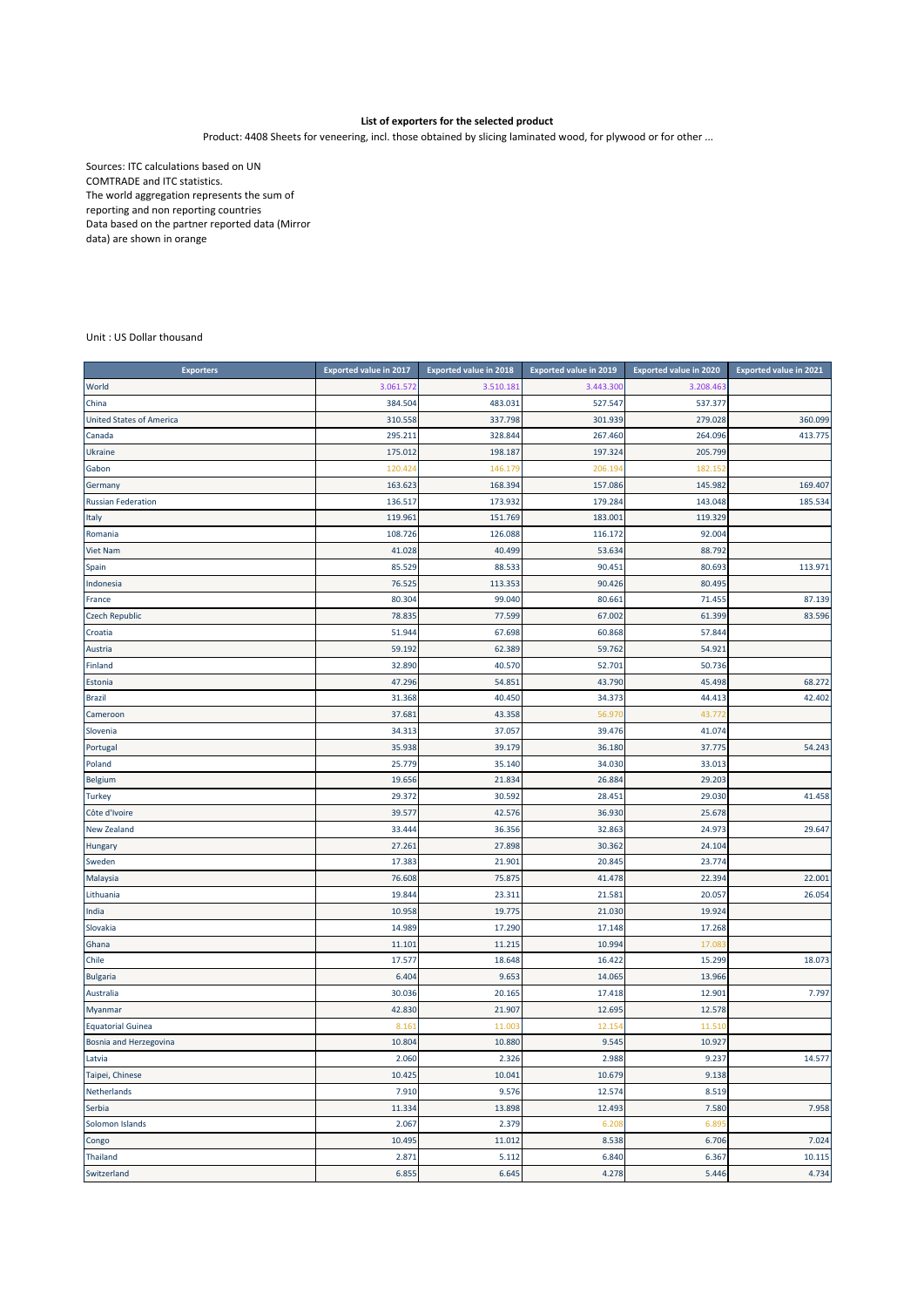| <b>United Arab Emirates</b>               | 2.477            | 6.076              | 5.869             | 4.614          |       |
|-------------------------------------------|------------------|--------------------|-------------------|----------------|-------|
| Papua New Guinea                          | 81               | 294                | 810               | 4.32           |       |
| Denmark                                   | 2.004            | 821                | 1.835             | 4.303          |       |
| <b>United Kingdom</b>                     | 7.287            | 4.820              | 4.447             | 4.040          | 4.737 |
| Ecuador                                   | 276              | 4.613              | 5.165             | 3.972          |       |
| Korea, Republic of                        | 2.904            | 3.273              | 3.655             | 3.941          | 3.047 |
| Japan                                     | 4.163            | 3.422              | 3.973             | 3.900          | 2.850 |
| <b>Belarus</b>                            | 3.177            | 3.630              | 3.172             | 3.580          |       |
| South Africa                              | 4.284            | 4.770              | 4.290             | 3.460          | 3.925 |
| Tanzania, United Republic of              | 192              | 129                | 902               | 3.202          |       |
| Cambodia                                  | 260              | 554                | 597               | 2.415          |       |
| Greece                                    | 2.454            | 2.959              | 1.741             | 2.167          | 3.920 |
| Singapore                                 | 3.333            | 2.757              | 1.893             | 1.699          |       |
| Lao People's Democratic Republic          | 1.107            | 368                | 976               | 1.02           |       |
| Bolivia, Plurinational State of           | 7.047            | 6.588              | 4.036             | 1.024          | 2.446 |
| Peru                                      | 1.424            | 1.281              | 1.103             | 916            |       |
|                                           |                  |                    |                   |                |       |
| Hong Kong, China                          | 2.981            | 3.393              | 4.737             | 914            | 1.023 |
| Mexico                                    | 2.308            | 1.898              | 2.474             | 667            |       |
| Egypt                                     | 729              | 671                | 688               | 666            |       |
| Uganda                                    | 79               | 16                 | 68                | 559            |       |
| Iran, Islamic Republic of                 | 69               | 591                |                   | 553            |       |
| Guinea                                    | 54               | 1.15               | 896               | 497            |       |
| Macedonia, North                          | 390              | 390                | 400               | 472            |       |
| Palestine, State of                       | 356              | 431                | 428               | 469            |       |
| French Southern and Antarctic Territories |                  |                    |                   | 426            |       |
| Ireland                                   | 1.310            | 2.548              | 2.267             | 390            | 1.396 |
| Paraguay                                  | 175              | 156                | 203               | 380            | 591   |
| Montenegro                                | 404              | 285                | 374               | 358            |       |
| Georgia                                   | $\mathbf{1}$     | 39                 | 127               | 335            | 317   |
| Madagascar                                | 443              | 286                | 211               | 195            | 99    |
| Norway                                    | 94               | 176                | 138               | 188            | 65    |
| Lebanon                                   | 231              | 410                | 841               | 174            |       |
| Oman                                      | 321              | 650                | 32                | 174            |       |
| Zimbabwe                                  | $\mathbf 0$      | 38                 | 75                | 147            |       |
| Ethiopia                                  | 15               | 11                 | 0                 | 128            |       |
| Sierra Leone                              | $\mathbf 0$      | $\mathbf 0$        | 86                | 121            |       |
| Philippines                               | 556              | 12.931             | 11.158            | 90             |       |
| Tunisia                                   | 28               | 97                 | 165               | 84             |       |
| Argentina                                 | 425              | 265                | 605               | 68             | 31    |
| Morocco                                   | 80               | 45                 | 6                 | 65             |       |
| <b>Marshall Islands</b>                   |                  |                    |                   | 61             |       |
| Sri Lanka                                 | 34               |                    | $\overline{2}$    | 55             |       |
| Fiji                                      | 74               | 35                 | 23                | 55             |       |
| Mozambique                                | 101              | 39                 | 69                | 44             | 75    |
| Moldova, Republic of                      | 260              | 266                | 15                | 39             |       |
| Kenya                                     | 40               | 182                | 112               | 31             |       |
| Honduras                                  | 1.644            | 443                | 0                 | 21             |       |
| Angola                                    | $\mathbf 0$      | 10                 | 8                 | 20             |       |
| <b>Burkina Faso</b>                       | $\overline{7}$   | $\mathbf 0$        | 0                 | 20             |       |
| Kazakhstan                                | $\mathbf 0$      | 13                 | 17                | 19             |       |
| Zambia                                    | $\overline{2}$   | $\mathbf 0$        | 42                | 18             |       |
| Dominican Republic                        | 15               | 27                 | $\mathbf{1}$      | 16             |       |
| Israel                                    | 9                | 6                  | 6                 | 14             |       |
| Nicaragua                                 | 17               | 17                 | 14                | 14             |       |
|                                           |                  |                    |                   |                |       |
| <b>Bahrain</b>                            | 15               | 31<br>$\mathbf{1}$ | 51<br>$\mathbf 0$ | 13<br>12       |       |
| Botswana                                  | 19               |                    |                   |                |       |
| Namibia                                   | $\boldsymbol{6}$ | 7                  | 3                 | 12             |       |
| Uruguay                                   | $\mathbf 0$      | $\Omega$           | $\pmb{0}$         | 11             |       |
| Costa Rica                                | $\mathbf 0$      | 5                  | 100               | 7              |       |
| Guatemala                                 | $\overline{4}$   | 6                  | 0                 | 5              |       |
| Mongolia                                  | $\overline{2}$   | $\mathbf 0$        | 149               | 4              |       |
| Nepal                                     | 53               | 27                 | 34                | $\overline{2}$ |       |
| Pakistan                                  | 14               | 18                 | 16                | $\overline{2}$ |       |
| Panama                                    | $\mathbf 0$      | $\mathbf 0$        | 22                | $\overline{2}$ |       |
| Bonaire, Sint Eustatius and Saba          |                  |                    | 6                 |                |       |
| Saint Lucia                               | $\mathbf 0$      | $\mathbf{1}$       | $\bf{0}$          | $\mathbf{1}$   |       |